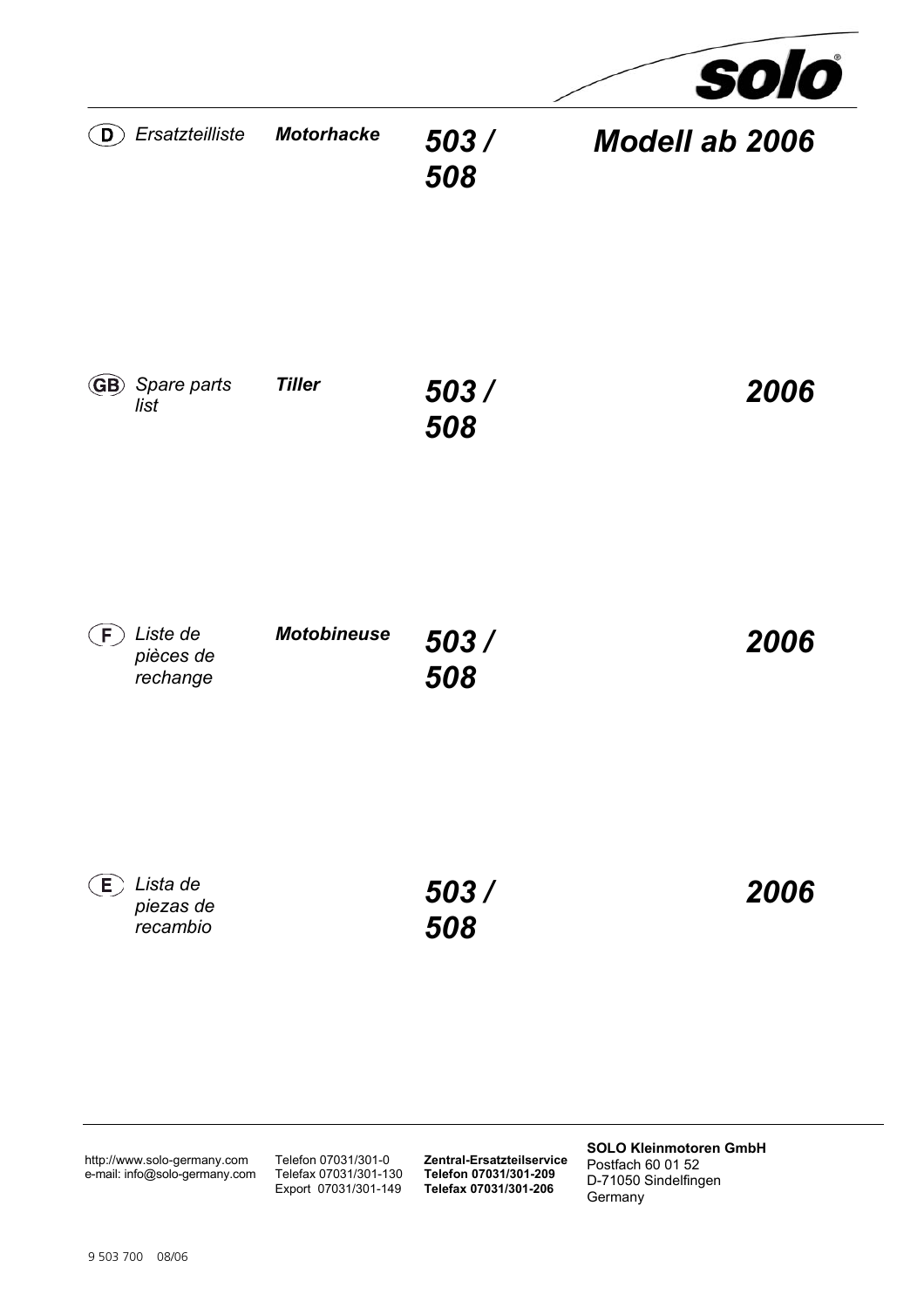

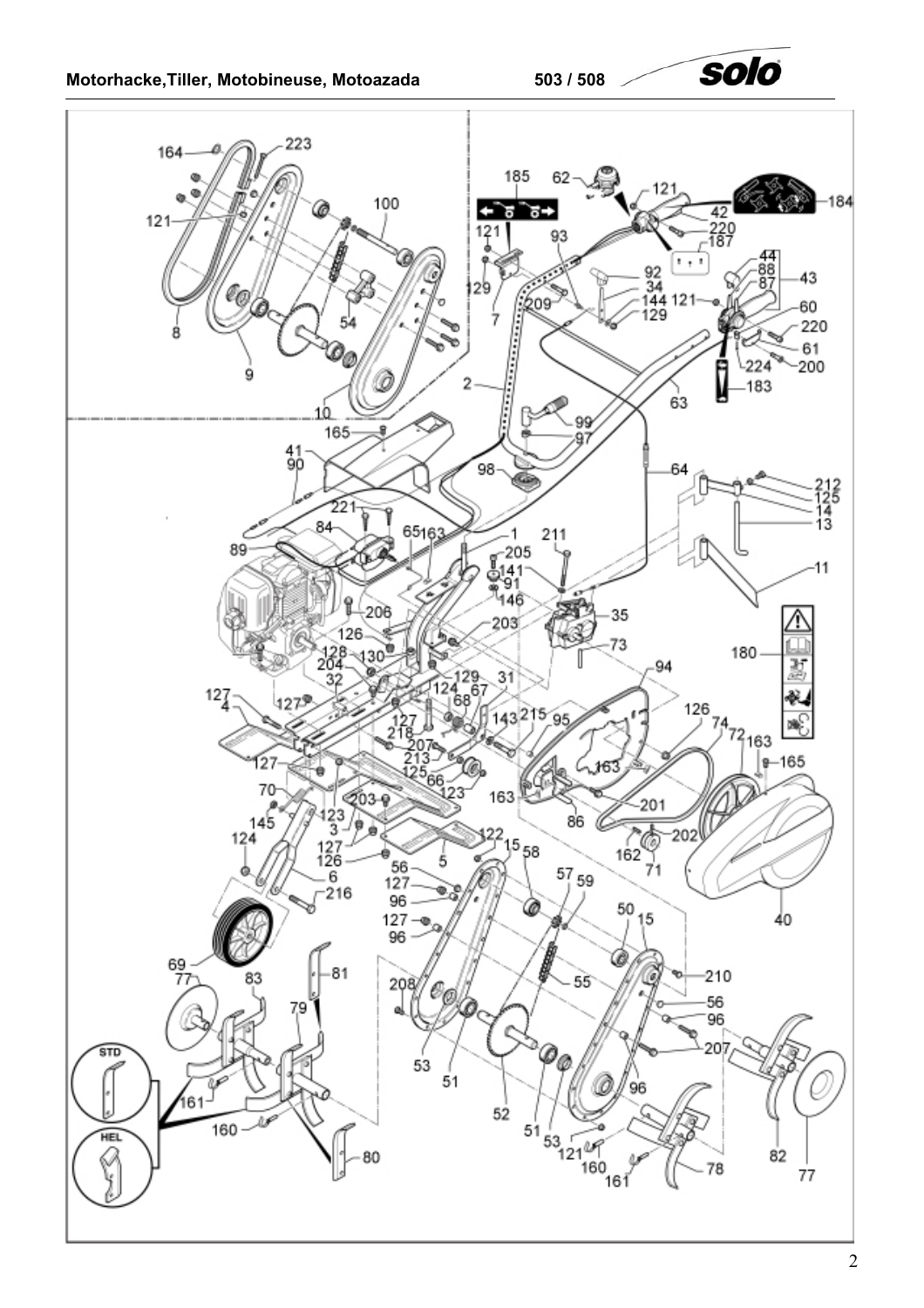## **Motorhacke,Tiller, Motobineuse, Motoazada 503 / 508**

solo

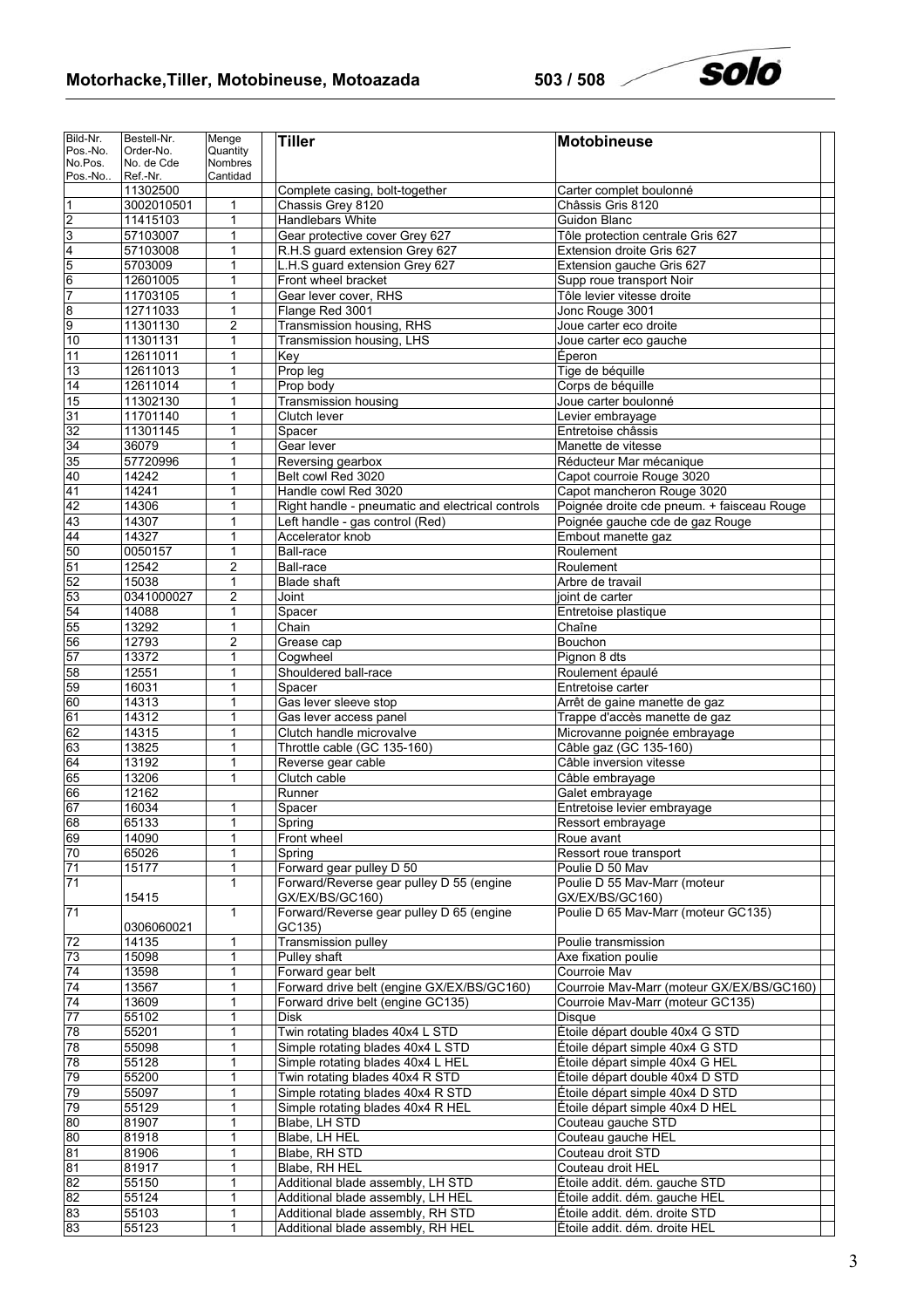# **Motorhacke,Tiller, Motobineuse, Motoazada 503 / 508**



| 84<br>86          | 14314      | 1              | Control cylinder                              | Vérin double cuve                      |
|-------------------|------------|----------------|-----------------------------------------------|----------------------------------------|
|                   |            | 1              | Drive-belt guide Forward/Reverse gear (engine | Guide courroie Mav-Marr (moteur        |
|                   | 0304000035 |                | GX/EX/BS/GC160)                               | GX/EX/BS/GC160)                        |
| 86                | 0304000036 | 1              | Drive-belt guide Forward gear                 | Guide courroie Mav                     |
| 86                |            | 1              | Drive-belt guide Forward/Reverse gear (engine | Guide courroie Mav-Marr (moteur GC135) |
|                   | 0304000185 |                | GC135)                                        |                                        |
| 87                | 36077      | 1              | Left half-accelerator level                   | Demi manette gaz gauche                |
| 88                | 36078      | 1              | Right half-accelerator level                  | Demi manette gaz droite                |
|                   |            |                |                                               |                                        |
| $\frac{89}{90}$   | 14215      | 1              | Vacuum tube, motor GC                         | Tube connection moteur GC              |
|                   | 13213      | 1              | Engine cut-of wire (GC)                       | Fil arrêt moteur GC                    |
| 91                | 12169      | 1              | Runner                                        | Galet câble embrayage                  |
| 92                | 68364      |                | End tube                                      | Embout manette vitesse                 |
| 93                | 15126      | 1              | Lever spindle                                 | Axe levier 2 vitesses                  |
| $\frac{94}{95}$   | 14301      | 1              | Inner casing shell                            | Cache intérieur                        |
|                   | 0302020011 | $\overline{c}$ | Spacer GC/Robin EX17/Geotec                   | Entr. cache int. GC/Robin EX17/Geotec  |
| 96                | 16009      | 4              | Spacer                                        | Entretoise carter boulonné             |
|                   | 0302020037 | 1              | Spacer                                        | Entretoise poignée de serrage          |
| $\frac{97}{98}$   | 0303000007 | 1              | Filler piece                                  | Pièce intermédiaire                    |
| 99                | 0300801401 | 1              | Handlebar tightening lever                    | Poignée de serrage                     |
|                   |            |                |                                               |                                        |
| 100               | 15029      | 1              | Forward gear shaft                            | Arbre Mav Mécanique                    |
| 121               | 0020122    | 1              | Blocking nut M6 Z                             | Écrou frein M6 Z                       |
| 122               | 0020119    | 1              | Blocking nut M8 Z                             | Écrou frein M8 Z                       |
| 123               | 0020120    | 1              | Blocking nut M10 Z                            | Écrou frein M10 Z                      |
| 124               | 11486      | 1              | Blocking nut M12 Z                            | Écrou frein M12 Z                      |
| 125               | 0020120    | 1              | Nut HM10 Z                                    | Écrou HM10 Z                           |
| 126               | 0028121    | 1              | Nut HM6 Z, notched shoulder                   | Écrou HM6 Z embase crantée             |
| 127               | 0021161    | 1              | Nut HM8 Z, notched shoulder                   | Écrou HM8 Z embase crantée             |
| 128               | 11521      | 1              | Nut HM12 Z, notched shoulder                  | Écrou HM12 Z embase crantée            |
| 129               | 0028111    | 1              | Nut BDR M6 Z                                  | Écrou BDR M6                           |
| 130               | 0300211402 | 1              | Blocking nut M14 Z                            | Écrou frein M14 Z                      |
|                   |            |                |                                               |                                        |
| $141$             | 0072145    | 1              | Washer 8 Z                                    | Rondelle 8 Z                           |
| 143               | 11635      | 1              | Washer 12x27x2,5 Z                            | Rondelle 12x27x2,5 Z                   |
| 144               | 11614      | 1              | Washer 6x14x1Z                                | Rondelle 6x14x1Z                       |
| 145               | 11818      | 1              | Starlock washer 10                            | Rondelle starlock 10                   |
| 146               | 11614      |                | Washer                                        | Rondelle                               |
| 160               | 55080      | 1              | Clip pin, 10mm diameter                       | Goupille clips Ø10                     |
| 161               | 55081      | 1              | Clip pin, 8mm diameter                        | Goupille clips Ø8                      |
| 162               | 12979      | 1              | Key (Shaft Ø19,05)                            | Clavette arbre Ø19,05                  |
| 163               | 11495      | 1              | Spire nuts 4,2                                | Clips 4,2                              |
| 164               | 12855      | 1              | Circlips                                      | Circlips                               |
| 165               | 11135      | 1              | Cover bolt 4.2                                | Vis Tôle 4,2                           |
| 180               | 21240      | 1              | Safety label                                  | Étiq. "Sécurité"                       |
|                   |            |                |                                               |                                        |
| 183               | 64673      | 1              | Label: Accelerator lever                      | Étiquette de gaz                       |
| 184               | 62831      | 1              | Label: Clutch lever                           | Étiquette embrayage mécanique          |
| 185               | 62830      | 1              | Label: Forward and reverse gears              | Étiq. "inversion de vitesse"           |
| 187               | 14678      | 1              | On/off label                                  | Étiq. "Marche - Arrêt"                 |
| 200               | 11501      | 1              | Screw thermo 3,5x12                           | Vis thermo 3,5x12                      |
| 201               | 11116      | 1              | Screw 5/16 TH24 UNF Ig 25, notched shoulder   | Vis 5/16 TH24 UNF Ig 25 emb crantée    |
| 202               | 11085      | 1              | Screw St Hc M8x16 N                           | Vis St Hc M8x16 N                      |
| 203               | 11250      | 1              | Screw HM8x110 Z                               | Vis HM6x16 Z embase crantée            |
| 204               | 11260      | 1              | Screw HM10x25 Z                               | Vis HM8x16 Z embase crantée            |
| 205               | 11251      | 1              | Screw HM10x35 Z                               | Vis HM6x20 Z embase crantée            |
| 206               | 0012141    | 1              | Screw HM10x55 Z                               | Vis HM8x40 Z embase crantée            |
| 207               |            |                |                                               |                                        |
|                   | 11267      | 1              | Screw HM12x60 Z                               | Vis HM8x50 Z embase crantée            |
| 208               | 0012157    | 1              | Screw HM12x80 Z                               | Vis HM6x12                             |
| 209               | 0012125    | 1              | Screw HM14x90 Z                               | Vis HM6x35                             |
| 210               | 0012130    | 1              | Screw HM8x16                                  | Vis HM8x16                             |
| 211               | 10794      | 1              | Screw HM8x110 Z                               | Vis HM8x110 Z                          |
| $\frac{212}{213}$ | 0012233    | 1              | Screw HM10x25 Z                               | Vis HM10x25 Z                          |
|                   | 0012116    | 1              | Screw HM10x35 Z                               | Vis HM10x35 Z                          |
| 214               | 0012306    | 1              | Screw HM10x55 Z                               | Vis HM10x55 Z                          |
| 215               | 10859      | 1              | Screw HM12x60 Z                               | Vis HM12x60 Z                          |
| 216               | 0012225    | 1              | Screw HM12x80 Z                               | Vis HM12x80 Z                          |
| 218               | 10899      | 1              | Screw HM14x90 Z                               | Vis HM14x90 Z                          |
| 220               |            |                |                                               |                                        |
|                   | 0012125    | 1              | Screw CHc M6x35                               | Vis CHc M6x35                          |
| 221               | 11376      | 1              | Self-tapping screw HM6x40                     | Vis HM6x40 autotaraudeuse              |
| 223               | 11061      | 1              | Screw CHc M6x50                               | Vis CHc M6x50                          |
| 224               | 11503      | 1              | Screw thermodur 4x12 torx                     | Vis thermodur 4x12 torx                |